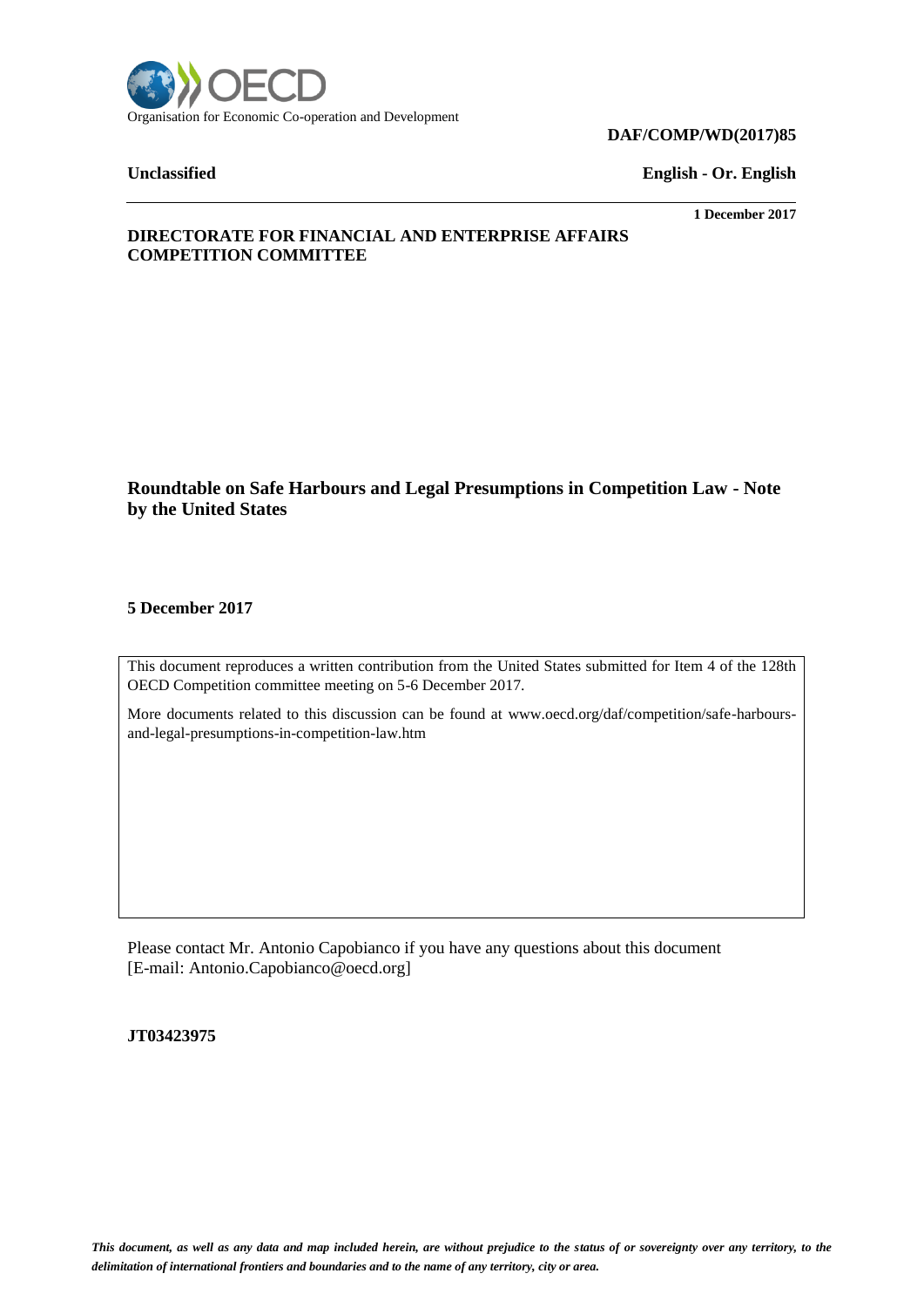# *United States*

# **1. Introduction**

1. In the United States, business conduct may be deemed anticompetitive by courts interpreting the federal antitrust laws. Cases are brought by federal competition enforcement agencies – the Federal Trade Commission and the Antitrust Division of the U.S. Department of Justice ("the Agencies") – and by states and private parties.

2. This paper will discuss presumptions, safe harbors, and the *per se* rule in U.S. antitrust law. In the United States, presumptions in competition law are based on common law as established by courts deciding multiple cases over time, and include both substantive and procedural presumptions. It is important to note that before applying any presumption, plaintiffs must establish certain factual predicates, according to evidentiary standards that are heightened at each step of the litigation process.<sup>1</sup>

3. Under U.S. competition law, some types of conduct are recognized as anticompetitive and thus unlawful, while for other types of conduct an inquiry into their effects is necessary.<sup>2</sup> As discussed below, the former approach is reflected in the *per se* rule of illegality that applies to naked price fixing, while cases under the second approach sometimes employ presumptions of competitive harm that are rebuttable with evidence that, on balance, the practice increases economic efficiency and renders markets more, rather than less, competitive.

4. U.S. courts rely on three methods of analysis to determine whether conduct is anticompetitive and thus illegal. In general, these methods fall along a spectrum based on the level of proof that a plaintiff (either a government agency or a private party) must show to establish that conduct is anticompetitive, and therefore illegal. These methods of analysis are *per se* illegal; an abbreviated rule of reason; and the full rule of reason. The form of analysis used by a court depends largely on the type of conduct at issue. In addition, for mergers, courts have over time developed a set of procedural assumptions and a burden-shifting framework to determine whether a merger violates the Clayton Act.

5. Under the *per se* method of analysis, U.S. courts categorically deem certain types of conduct an unreasonable restraint of trade; thus they are illegal. Once a court concludes the *per se* rule applies, parties are not permitted to provide justifications for their conduct that could result in a finding of no violation (i.e., parties may not submit defenses for their actions). Courts have adopted a rule of *per se* illegality when judicial experience with a particular type of conduct has shown that in nearly all cases, those restraints serve no

<sup>&</sup>lt;sup>1</sup> Under standard rules of pleading applied in federal courts, the burden of coming forward with evidence increases as the case proceeds from motion to dismiss to motion for summary judgment to finding of liability.

 $2<sup>2</sup>$  In addition, there are a number of express and implied exemptions and immunities to the federal antitrust laws. See U.S. Submission on the Regulated Conduct Defense DAF/COMP/WP2/WD (2011)5.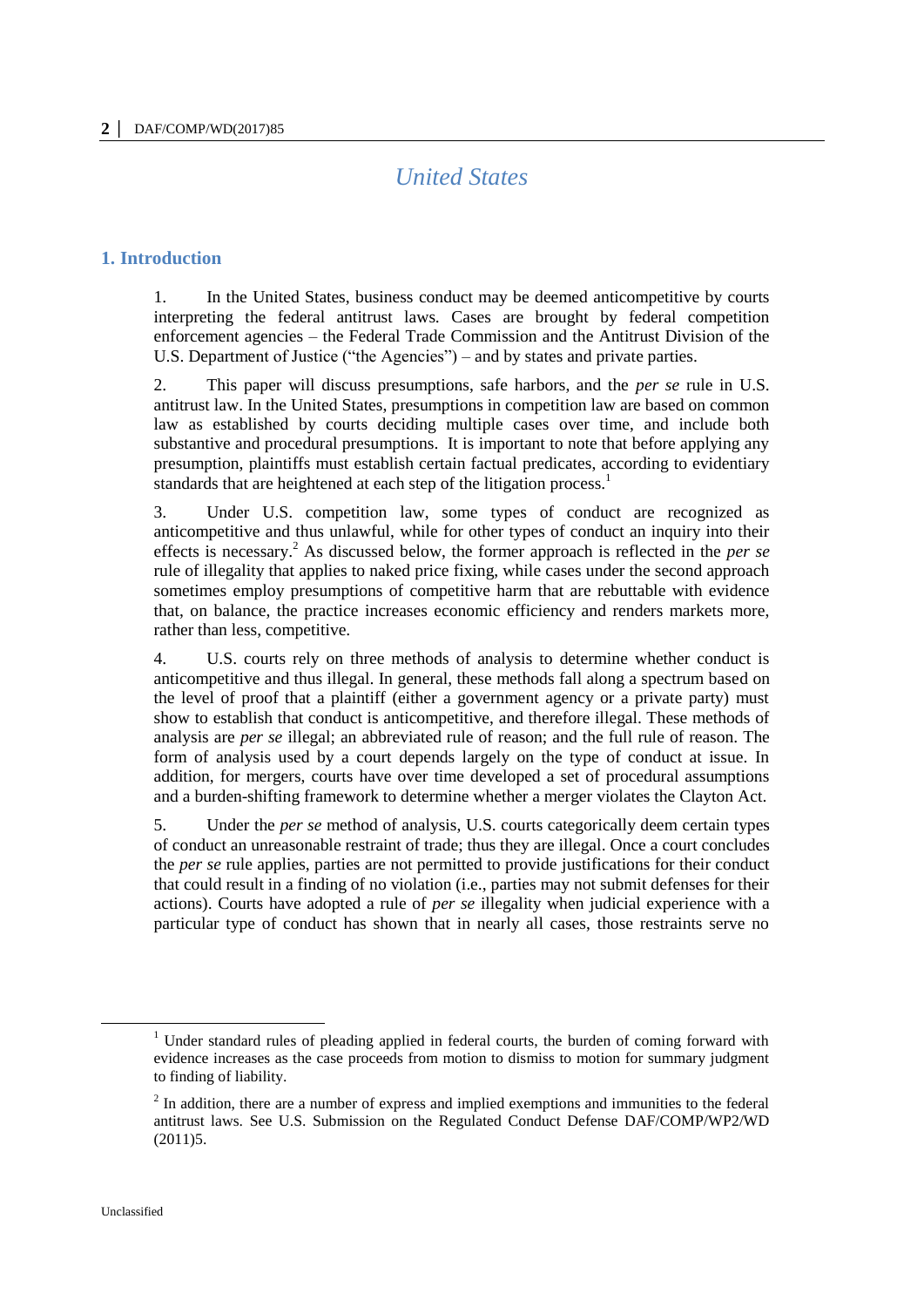purpose other than their tendency to eliminate competition, such that extensive inquiry into the restraint's effect is unnecessary.<sup>3</sup>

6. Over time, new economic learning has led to the recognition that firms may have efficiency justifications for what may otherwise appear to be anticompetitive behavior. This evolution in economic learning has led to a narrowing of the set of restraints that courts treat as illegal *per se*.

7. Rule of reason analysis is used by U.S. courts for a broader range of conduct and is usually a detailed economic analysis. In rule of reason analysis, a court typically conducts a detailed factual inquiry into an agreement's overall competitive effect. As the U.S. Supreme Court has explained, rule of reason analysis entails a flexible inquiry and varies in focus and detail depending on the nature of the agreement, the conduct, and market circumstances.<sup>4</sup>

8. For certain conduct that is similar to what courts have condemned as *per se* unlawful, courts may undertake an abbreviated rule of reason analysis that entails the application of a rebuttable presumption of competitive harm. If no justifications are established, the plaintiff does not need to offer additional evidence of competitive harm, as they would in a full rule-of-reason analysis, for a court to find the conduct illegal.

9. To provide guidance to courts and businesses subject to the antitrust laws, the Agencies have published guidelines for different types of conduct and for horizontal mergers; these guidelines describe how the Agencies analyze conduct and mergers when determining whether to bring an enforcement action.<sup>5</sup> Some of these guidelines include certain "safety zones" that describe conditions under which the Agencies will not challenge conduct under the federal competition laws, absent extraordinary circumstances. Safety zones are similar to safe harbors but are not preclusive: conduct within a safety zone may still be challenged.

10. In general, more precise competition rules and safety zones, whether formulated by courts or in agency guidelines, can greatly reduce administrative costs, facilitate compliance with the law, make enforcement more predictable and efficient, and promote conduct likely to be procompetitive or competitively benign. This is important because uncertainty may chill procompetitive conduct. On the other hand, more precise rules may raise the danger of explicitly prohibiting some procompetitive conduct or permitting some anticompetitive conduct.

<sup>&</sup>lt;sup>3</sup> "This principle of per se unreasonableness not only makes the type of restraints which are proscribed by the Sherman Act more certain to the benefit of everyone concerned, but it also avoids the necessity for an incredibly complicated and prolonged economic investigation into the entire history of the industry involved, as well as related industries, in an effort to determine at large whether a particular restraint has been unreasonable— an inquiry so often wholly fruitless when undertaken." Northern Pac. R. Co. v. United States, 356 U. S. 1, 5 (1958).

<sup>&</sup>lt;sup>4</sup> See Chicago Board of Trade V. United States, 246 U.S. 231 (1918); see also California Dental Ass'n v. FTC, 526 U.S. 756, 774-775 (1999); FTC v. Indiana Fed'n of Dentists, 476 U.S. 447, 459-61 (1986); National Collegiate Athletic Ass'n v. Board of Regents of the Univ. of Okla., 468 U.S. 85, 104-13 (1984).

<sup>&</sup>lt;sup>5</sup> See Fed. Trade Comm'n & U.S. Dep't of Justice, Horizontal Merger Guidelines (2010), available at https://www.justice.gov/atr/horizontal-merger-guidelines-08192010.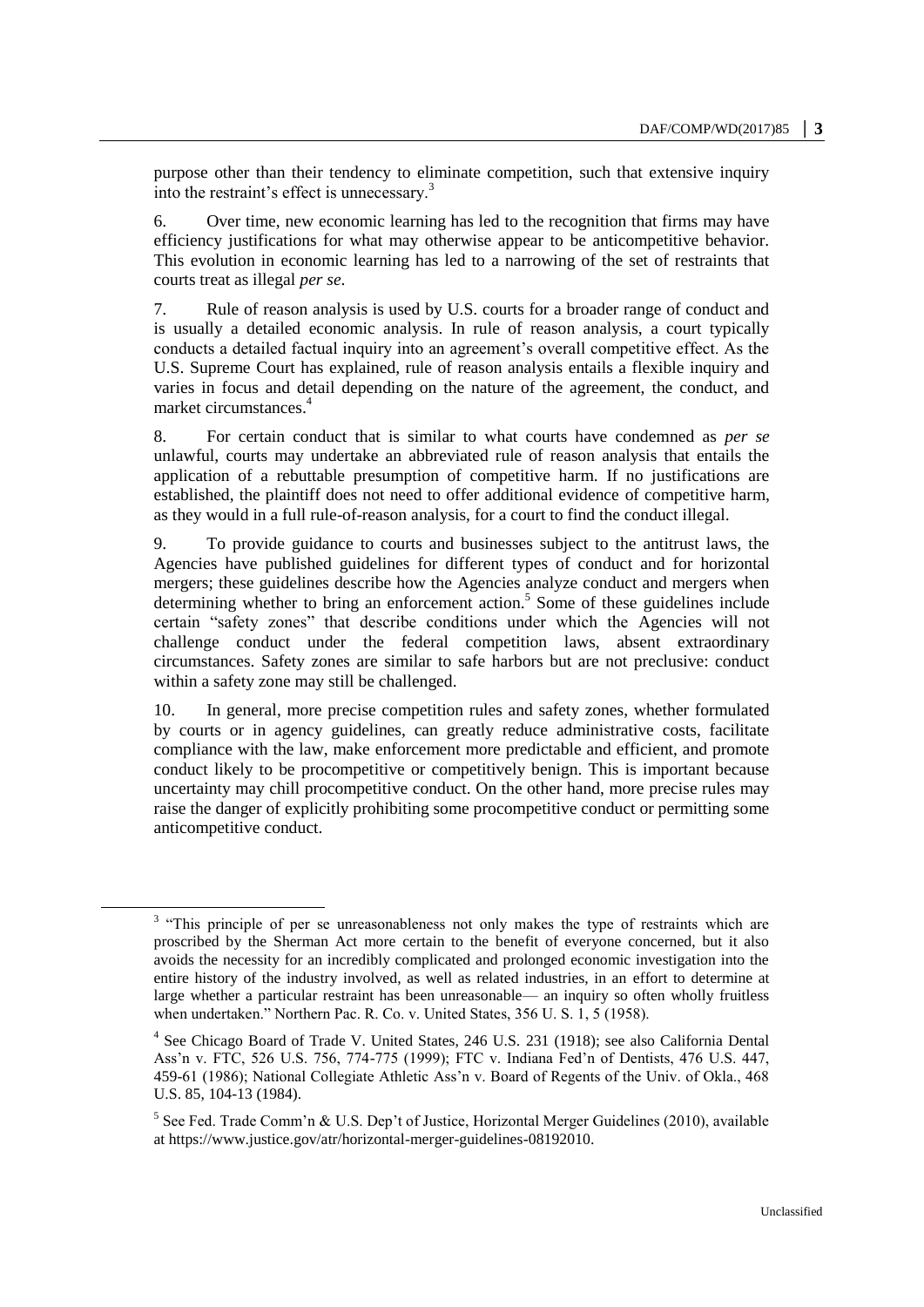# **1.1.** *Per Se* **Analysis**

11. Section 1 of the Sherman Act proscribes "[e]very contract, combination . . . or conspiracy . . . in restraint of commerce."<sup>6</sup> The U.S. Supreme Court has held that Section 1 prohibits only *unreasonable* restraints.<sup>7</sup> The type of analysis a court uses to determine if a restraint violates Section 1 depends on the type of restraint.

12. Certain "types of restraints . . . have such predictable and pernicious anticompetitive effect, and such limited potential for procompetitive benefit" that they do not warrant the time and expense required for particularized inquiry into their effects and are instead condemned as unlawful per se without inquiry into their effects or potential justifications.<sup>8</sup> Such per se condemnation is appropriate "[o]nce experience with a particular kind of restraint enables the Court to predict with confidence that the rule of reason will condemn it."<sup>9</sup> In this way, the "*per se* approach permits categorical judgments with respect to certain business practices,"<sup>10</sup> and thus the "*per se* rule, treating categories of restraints as necessarily illegal, eliminates the need to study the reasonableness of an individual restraint in light of the real market forces at work."<sup>11</sup> *Per se* illegal practices include price-fixing, bid-rigging, and customer and market allocation agreements among competitors unrelated to any efficiency-enhancing integration of activity by those competitors. These types of agreements among competitors rarely, if ever, have procompetitive justifications, so a plaintiff only need prove that the agreement exists to establish a competition law violation.

13. Treatment of vertical restraints under U.S. law has evolved over time, from a per se approach for all vertical restraints,<sup>12</sup> to a strict divide between *per* se illegal vertical price restraints and rule of reason treatment for non-price vertical restraints, $13$  to rule of

 $\ddot{\phantom{a}}$ 

<sup>9</sup> Khan, 522 U.S. at 10;

<sup>10</sup> Nw. Wholesale Stationers, Inc. v. Pac. Stationery & Printing Co., 472 U.S. 284, 289 (1985).

<sup>11</sup> Leegin Creative Leather Prods., Inc. v. PSKS, Inc., 551 U.S. 877, 886 (2007); United States v. Socony-Vacuum Oil Co., 310 U.S. 150, 218 (1940) ("[F]or over forty years this Court has consistently and without deviation adhered to the principle that price-fixing agreements are unlawful per se under the Sherman Act and that no showing of so-called competitive abuses or evils which those agreements were designed to eliminate or alleviate may be interposed as a defense."); Broadcast Music, Inc. v. Columbia Broadcasting System, Inc., 441 U.S. 1 (1979) (recognizing that "[j]oint ventures and other cooperative arrangements" are not usually treated as "price-fixing schemes<sup>[]</sup> where the agreement on price is necessary to market the product at all").

<sup>12</sup> Dr. Miles Medical Co. v. John D. Park & Sons, 220 U.S. 373 (1911) (vertical price restraints such as resale price maintenance subject to per se liability); United States v. Arnold Schwinn  $\&$ Co., 388 U.S. 365 (1967) (manufacturer-imposed exclusive territories for distributors and franchised retailers subject to per se liability).

<sup>13</sup> Continental T.V. Inc. v. GTE Sylvania Inc., 433 U.S. 36 (1977) (non-price vertical restraints subject to rule of reason analysis, overturning Schwinn).

 $6$  15 U.S.C. § 1.

<sup>&</sup>lt;sup>7</sup> Standard Oil Co. v. United States, 221 U.S. 1 (1911).

<sup>&</sup>lt;sup>8</sup> State Oil Co. v. Khan, 522 U.S. 3, 10 (1997); Fed. Trade Comm'n & U.S. Dep't of Justice, Antitrust Guidelines for Collaborations Among Competitors 1 (2000).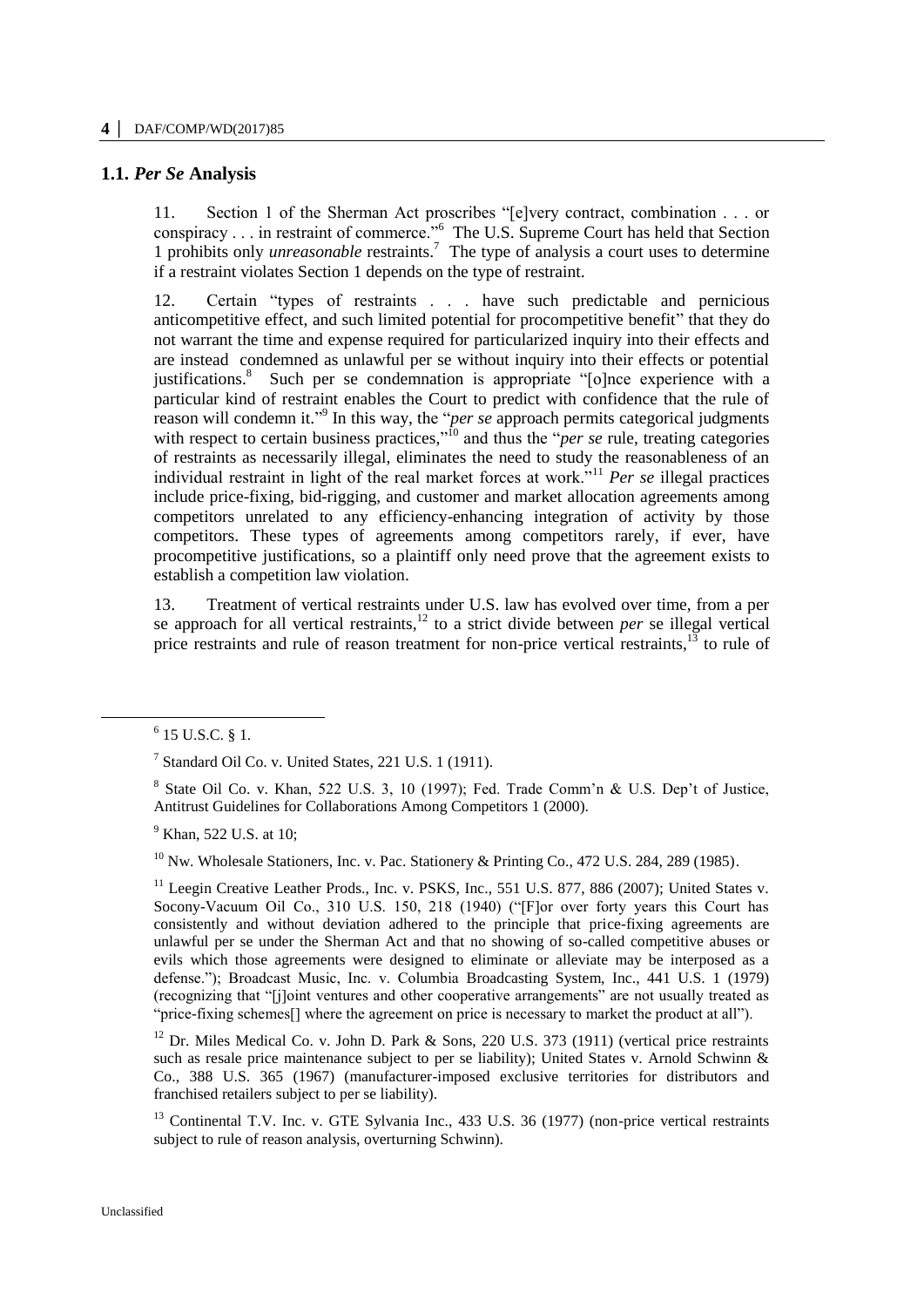reason treatment for all vertical restraints except minimum resale price maintenance,<sup>14</sup> to the current approach in which all vertical restraints other than tying are evaluated under the rule of reason. In 2007, the Supreme Court overruled previous precedent in *Leegin Creative Leather Products, Inc.* v. *PSKS, Inc.,* 551 U.S. 877 (2007), to analyze minimum resale price maintenance under the rule of reason after viewing economic evidence of the potential for benefits to consumers due to enhanced interbrand competition. The Supreme Court held that manufacturer-imposed minimum resale prices may lead retailers to compete efficiently for customer sales in ways other than cutting the retail price.<sup>15</sup>

### **2. Abbreviated Rule of Reason – Rebuttable Presumption of Unreasonableness.**

14. More recently, courts have applied a rebuttable presumption of unreasonableness to certain types of behavior that are sufficiently similar to agreements that have been condemned as *per se* unlawful. In such cases, the court will consider procompetitive justifications in deciding whether the initial presumption was rebutted.

15. For instance, an absolute ban on competitive bidding by a professional association does not require "an elaborate industry analysis" to demonstrate the anticompetitive nature of horizontal agreements among competitors to refuse to discuss prices.<sup>16</sup> Nor does a horizontal agreement among competitors to withhold a valued service,  $17$  or a plan by an association of college athletic competitors to limit the number of games that could be televised.<sup>18</sup> In each of these cases, courts have applied what has come to be called abbreviated or "quick look" analysis under the rule of reason.<sup>19</sup>

16. As with any rule of reason analysis, once the plaintiff has established a prima facie case the defendant bears the burden of establishing that the suspect conduct has a procompetitive justification by presenting "facts peculiar to the business, the history of the restraint, and the reasons why it was imposed" in order to assess the competitive effect of the restraint. $^{20}$ 

<sup>&</sup>lt;sup>14</sup> See State Oil v. Khan, 522 U.S. 3 (1997) (vertical maximum price restraints subject to rule of reason analysis).

<sup>&</sup>lt;sup>15</sup> See U.S. Submission on Resale Price Maintenance (DAF/COMP/WD(2008)63).

<sup>&</sup>lt;sup>16</sup> National Soc. of Professional Engineers v. United States, 435 U.S. 679, 692 (1978).

 $17$  FTC v. Indiana Federation of Dentists, 476 U.S. 447, 459 (1986).

<sup>&</sup>lt;sup>18</sup> National Collegiate Athletic Ass'n v. Board of Regents of Univ. of Okla. 468 U.S. 85, 99-100.

 $19$  The FTC has applied an abbreviated analysis under the FTC Act in cases challenging certain horizontal price agreements, including "inherently suspect" conduct. See Polygram Holding, Inc. v. F.T.C., 416 F.3d 29, 33 (D.C. Cir. 2005) (agreement among recording joint venture partners not to discount recordings made outside of the joint venture); N. Tex. Specialty Physicians v. FTC, 528 F.3d 346, 361 (5th Cir. 2008) (agreement among physician groups on fees for physician services).

 $^{20}$  Nat'l Soc. of Professional Engineers, 435 U.S. at 692.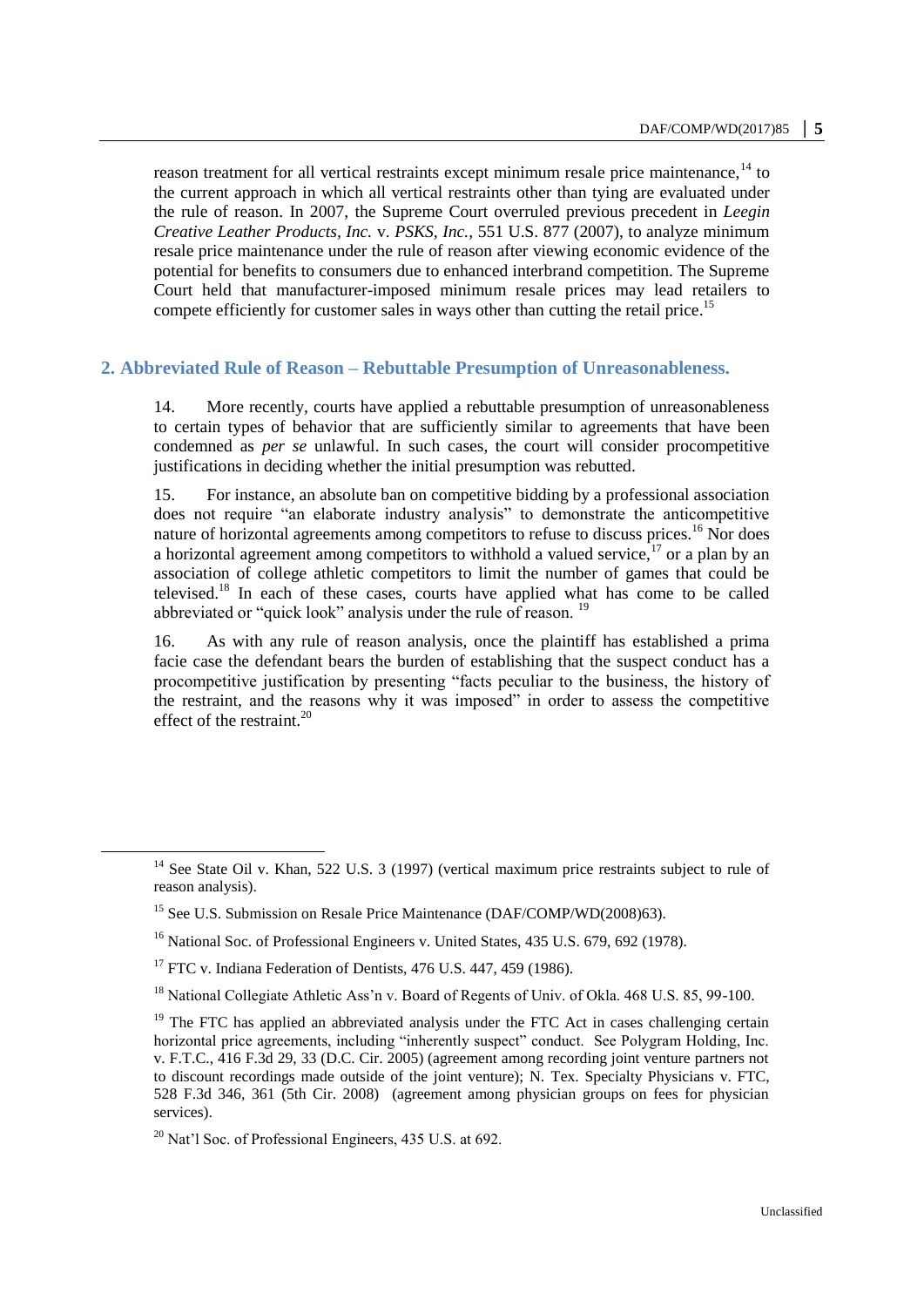#### **6 │** DAF/COMP/WD(2017)85

### **3. Presumptions under U.S. Merger Law**

17. In the United States, mergers are generally challenged under Section 7 of the Clayton Act, which prohibits acquisitions where "the effect of such acquisition may be substantially to lessen competition, or to tend to create a monopoly."<sup>21</sup> U.S. federal courts generally follow a burden-shifting approach.<sup>22</sup> First, the plaintiff must establish its prima facie case, including the definition of a relevant product and geographic market.<sup>23</sup> At this stage, defendants can demonstrate that plaintiff's product market, geographic market, or both, are inaccurate and thus that the plaintiff has failed to establish a prima facie case. If the plaintiff can show that the merger would produce a firm controlling an undue percentage share of the relevant market, and results in a significant increase in the concentration of firms in that market, that creates "a presumption that the merger will substantially lessen competition."<sup>24</sup> Once the plaintiff has made such a showing, it "establish[es] a prima facie case of anticompetitive effect."<sup>25</sup>

18. To rebut the presumption, defendants must produce evidence that shows that the market-share statistics give an inaccurate account of the merger's probable effects on competition in the relevant market.<sup>26</sup> Evidence on a variety of factors can rebut a prima facie case.<sup>27</sup> For example, defendants may produce evidence concerning the "ease of entry into the market, the trend of the market either toward or away from concentration," the "continuation of active price competition," or "unique economic circumstances that undermine the predictive value of the government's statistics."<sup>28</sup> But the "more compelling the prima facie case, the more evidence the defendant must present to rebut it successfully."<sup>29</sup>

19. If the defendant successfully rebuts the presumption of illegality, the burden of producing additional evidence of anticompetitive effect shifts to the plaintiff, and merges with the ultimate burden of persuasion, which remains with the plaintiff at all times.<sup>30</sup> The ultimate burden on the plaintiff is to prove a Section 7 violation by a preponderance of the evidence. $31$ 

 $\overline{a}$ 

<sup>23</sup> Olin, 986 F.2d at 1305; Chi. Bridge & Iron, 534 F.3d at 423,

<sup>24</sup> FTC v. H.J. Heinz Co., 246 F.3d 708, 715 (internal quotation marks and alterations omitted).

 $25$  Baker Hughes, 908 F.2d at 983.

<sup>26</sup> Heinz, 246 F.3d at 715.

 $27$  Baker Hughes, 908 F.2d at 984.

<sup>28</sup> Heinz, 246 F.3d at 715 n.7 (internal quotation marks omitted); see also Baker Hughes, 908 F.2d at 985–86 (listing additional factors that can rebut the government's prima facie case).

 $29$  Baker Hughes, 908 F.2d at 991.

<sup>30</sup> Heinz, 246 F.3d at 715 (internal quotation marks and alterations omitted).

 $21$  15 U.S.C. §18.

<sup>&</sup>lt;sup>22</sup> See United States v. Baker Hughes, Inc., 908 F.2d 981, 982 (D.C. Cir. 1990); Chi. Bridge & Iron Co. v. FTC, 534 F.3d 410, 423 (5th Cir. 2008); Olin Corp. v. FTC, 986 F.2d 1295, 1305 (9th Cir. 1993); FTC v. Sysco Corp. 113 F. Supp. 3d 1, 24 (D.D.C. 2015); United States v. Aetna Inc., 1:16-cv-01494 (D.D.C. Jan. 23, 2017); United States v. Anthem, 855 F.3d 345, 349-50 (D.C. Cir. 2017).

 $31$  H&R Block, 833 F. Supp. 2d at 49 (internal quotation marks omitted).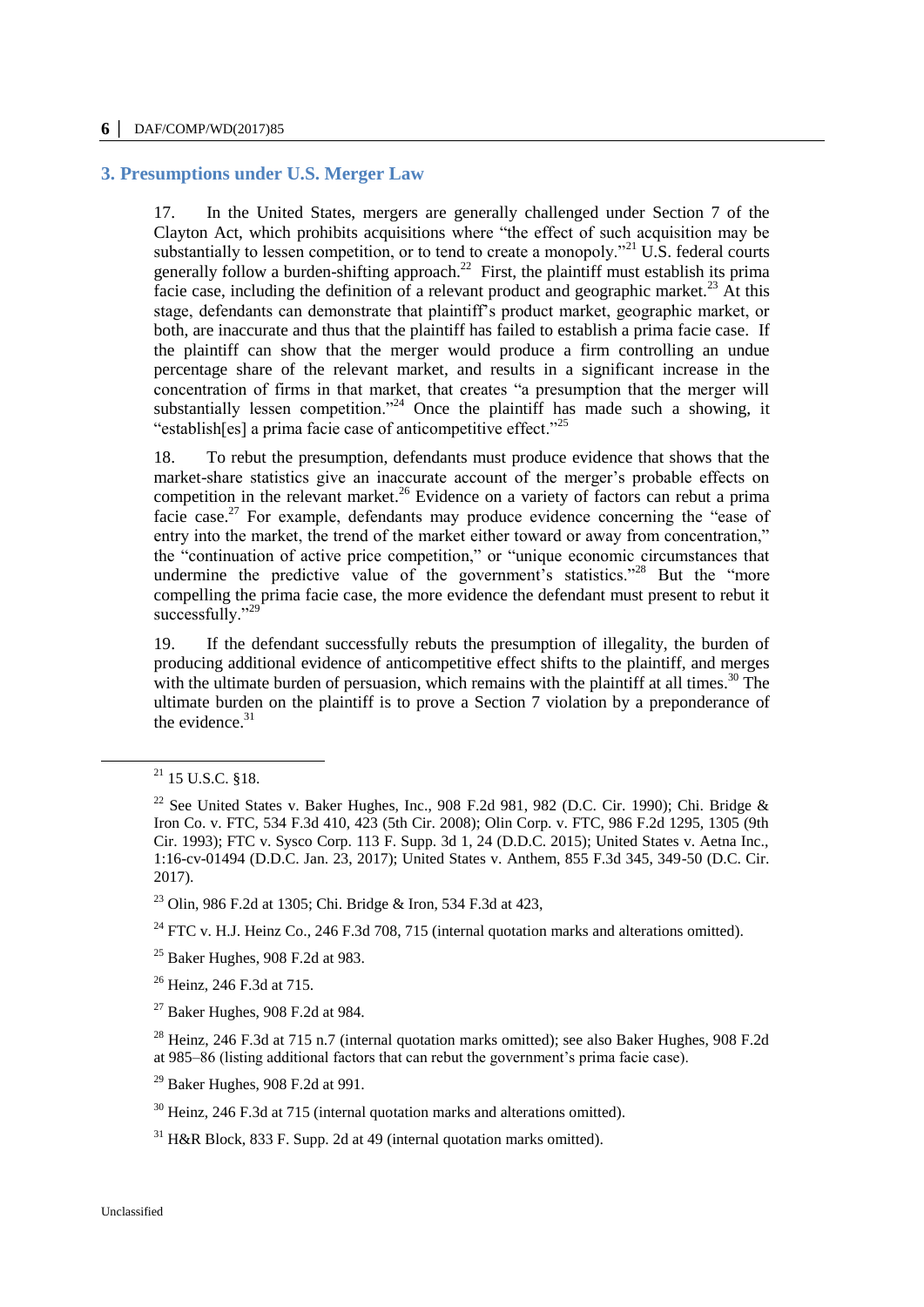20. The Agencies also rely on the analysis set out in the Horizontal Merger Guidelines.<sup>32</sup> The Guidelines "outline the principal analytical techniques, practices, and the enforcement policy" of the Agencies. Using the analysis contained in the Guidelines, the Agencies make decisions about which mergers to challenge; whether to order a remedy to resolve the competitive concerns and restore competition that would otherwise be lost in the merger; or whether to seek a court injunction to block a merger. The Horizontal Merger Guidelines are not binding on courts, but courts have relied on the framework contained in the Guidelines to assist in determining whether a horizontal merger violates Section 7 under the burden-shifting framework described above.

21. The Guidelines set out market concentration thresholds to identify mergers that may require more in-depth agency review to examine whether other competitive factors confirm, reinforce, or counteract the potentially harmful effects of increased concentration.<sup>33</sup> The Agencies calculate the Herfindahl-Hirschman Index (HHI) as a measure of market concentration, as one way to identify some mergers that are unlikely to raise competitive concerns.<sup>34</sup> While these thresholds do not create a presumption of liability, they reflect the collective experience of the agencies in enforcing merger standards, and are intended to provide helpful information to businesses considering a merger.<sup>35</sup>

# **4. Safe Harbors and Safety Zones**

22. Safe harbors are "rules that preclude a finding of a competition infringement and/or make it unnecessary to assess market circumstances in order to find a conduct lawful if certain pre-determined conditions are met."<sup>36</sup> By this definition, U.S. competition guidelines do not set out "safe harbors," nor do they contain circumstances or rules that preclude a finding of competitive infringement. Instead, the Agencies have issued guidelines that contain "safety zones." Although similar to safe harbors, safety zones do not have preclusive effect. Conduct that falls within a safety zone is not exempt from the antitrust laws, nor does the existence of a safety zone preclude a finding of competitive infringement. Thus, safety zones are not true safe harbors.

23. Safety zones contained in various U.S. guidelines set out conditions for which the agencies will not challenge conduct under the competition laws, absent extraordinary circumstances. However, if competitive conditions warrant, conduct falling within a safety zone can be legally challenged. Additionally, safety zones do not define the limits

 $\overline{a}$ 

<sup>34</sup> HMG 5.3.

 $32$  U.S. Dep't of Justice, Merger Guidelines (1968), available at http://www.justice.gov/atr/hmerger/11247.pdf.

 $33$  Id.

<sup>&</sup>lt;sup>35</sup> In 2010, the Agencies released revised Horizontal Merger Guidelines, which contained higher HHI threshold levels for moderately concentrated and highly concentrated markets than prior versions of the Guidelines to better reflect the Agencies' practice. See FTC News Release, "Federal Trade Commission and U.S. Department of Justice Issue Revised Horizontal Merger Guidelines (Aug. 19, 2010), available at [https://www.ftc.gov/news-events/press](https://www.ftc.gov/news-events/press-releases/2010/08/federal-trade-commission-and-us-department-justice-issue-revised)[releases/2010/08/federal-trade-commission-and-us-department-justice-issue-revised.](https://www.ftc.gov/news-events/press-releases/2010/08/federal-trade-commission-and-us-department-justice-issue-revised)

<sup>&</sup>lt;sup>36</sup> See Roundtable on "Safe Harbours and Legal Presumptions in Competition Law," COMP/2017.224.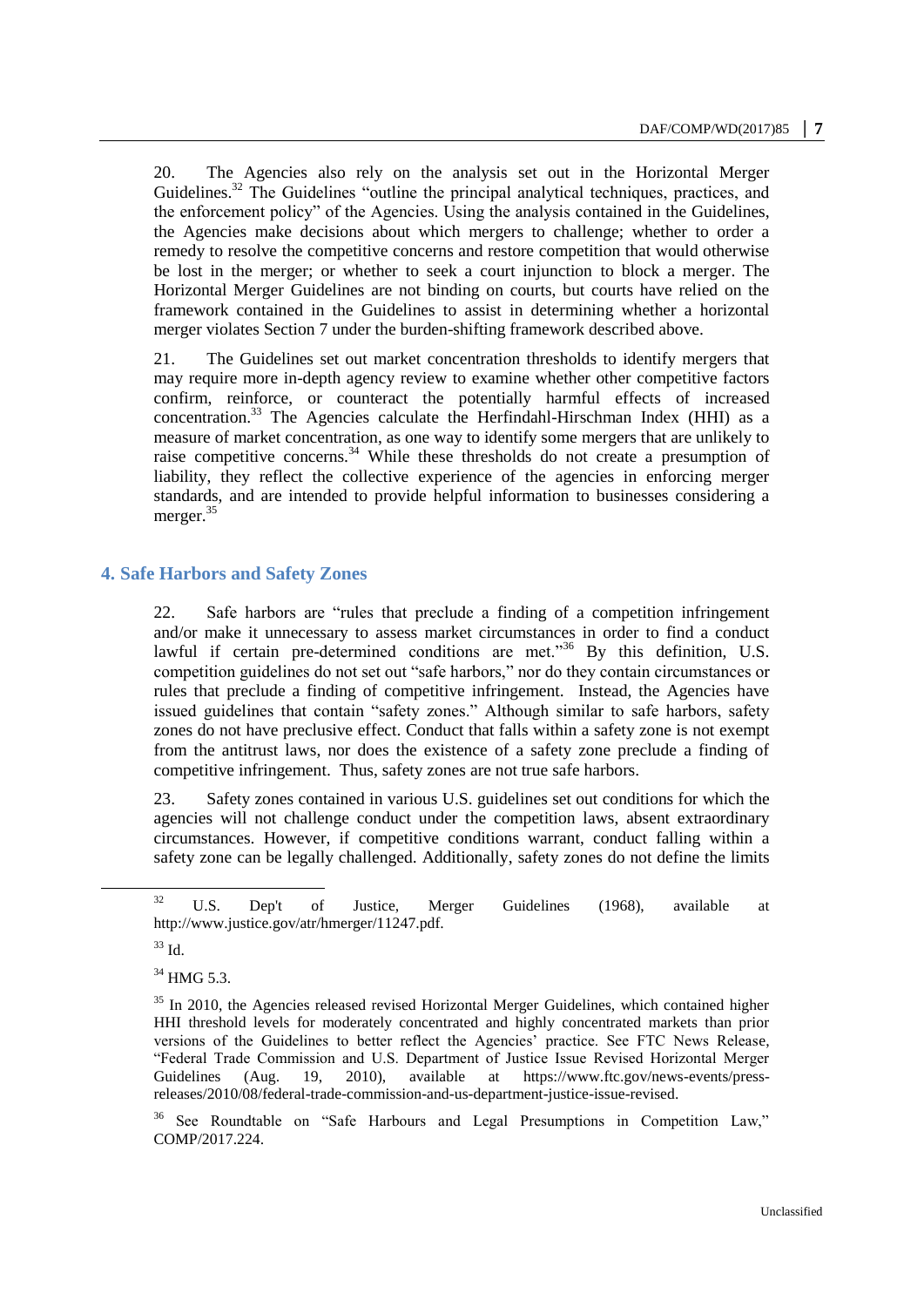#### **8 │** DAF/COMP/WD(2017)85

of conduct that is permissible. Conduct falling outside of safety zones will not necessarily be challenged.

24. Competition law analysis is inherently fact-intensive. Safety zones require the consideration of only a few factors that are relatively easy to apply. These factors provide the agencies with a high degree of confidence that the conduct falling within the safety zone is unlikely to raise substantial competitive concerns. Safety zones and the guidelines that describe them also provide transparency to firms about how the competition laws may be applied to their conduct and how the Agencies perform their analysis of such conduct. This helps firms to engage in agreements and transactions that are not likely to run afoul of the competition laws.

25. The appendix to this paper contains a list of the guidelines that have been issued by the Agencies. These guidelines contain safety zones for specific types of conduct and industries. For example, as discussed previously, the Horizontal Merger Guidelines set out threshold HHI levels below which the Agencies rarely conduct an in-depth investigation or challenge a transaction. Similarly, the Antitrust Guidelines for Collaborations Among Competitors lay out antitrust safety zones for collaborations among competitors, including research and development joint ventures. For example, absent extraordinary circumstances the Agencies do not challenge a competitor collaboration "when the market shares of the collaboration and its participants collectively account for no more than twenty percent of each relevant market in which competition may be affected."<sup>37</sup> As another example, the Statements of Antitrust Enforcement Policy in Health Care ("Health Care Statements") are guidelines that lay out safety zones for some conduct within the health care industry that the Agencies will not challenge under the competition laws, absent extraordinary circumstances. The Health Care Statements include safety zones for physician network joint ventures, hospital mergers, high-tech joint ventures, specialized service joint ventures, collective provision of information, joint purchasing arrangements, and multi-provider networks.

26. In addition, Section 8 of the Clayton Act,  $38$  as amended by the Antitrust Amendments Act of 1990, provides a statutory safe harbour -- minimum thresholds under which certain director and officer interlocks between competing business corporations are allowed. Specifically, Section 8's prohibitions do not apply to interlocks for which (1) the competitive sales of either corporation are less than an inflation-adjusted multiple of \$1 million, (2) the competitive sales of either corporation are less than 2 percent of that corporation's total sales,  $39$  or (3) the competitive sales of each corporation are less than 4 percent of that corporation's total sales.<sup>40</sup> This removes from the coverage of interlock prohibitions arrangements that pose little risk of significant antitrust injury.

<sup>&</sup>lt;sup>37</sup> See Fed. Trade Comm'n & U.S. Dep't of Justice, Antitrust Guidelines for Collaborations Among Competitors (2000) at § 4.2, available at https://www.ftc.gov/sites/default/files/documents/public\_events/joint-venture-hearings-antitrustguidelines-collaboration-among-competitors/ftcdojguidelines-2.pdf.

<sup>38</sup> 15 U.S.C. § 19.

<sup>39</sup> 15 U.S.C. § 19(a)(2).

 $^{40}$  Id.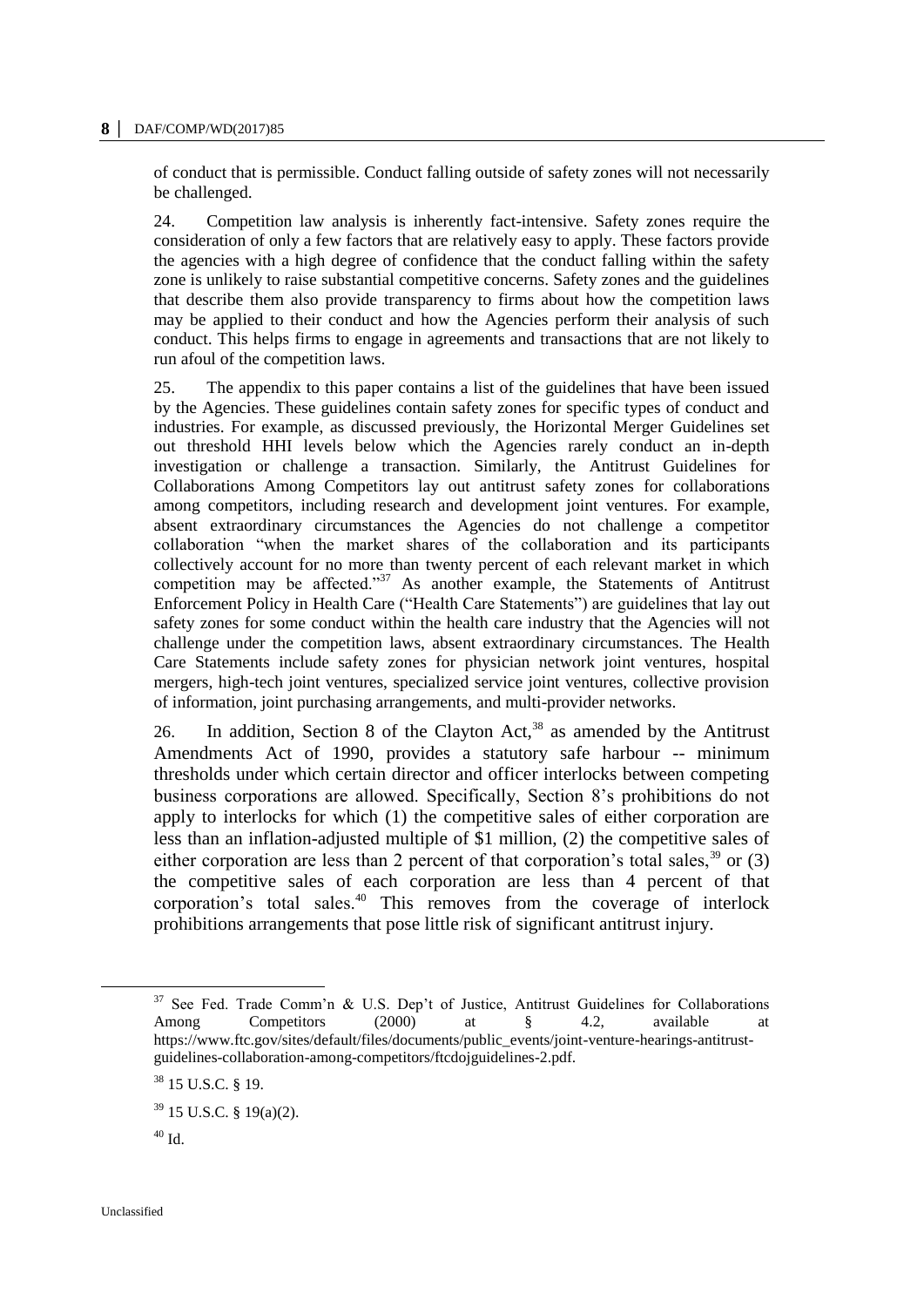27. Outside of these thresholds, Section 8 prohibits a person from serving as a director or an officer, elected or chosen by the board, of two or more corporations if the corporations are "by virtue of their business and location of operation, competitors, so that the elimination of competition by agreement between them would constitute a violation of any of the antitrust laws."<sup>41</sup> Competitor corporations are covered by Section 8 if the combined capital, surplus, and undivided profits of each of the corporations exceeds an inflation-adjusted multiple of \$10 million.

 $41$  15 U.S.C. § 19(a)(1)(B).